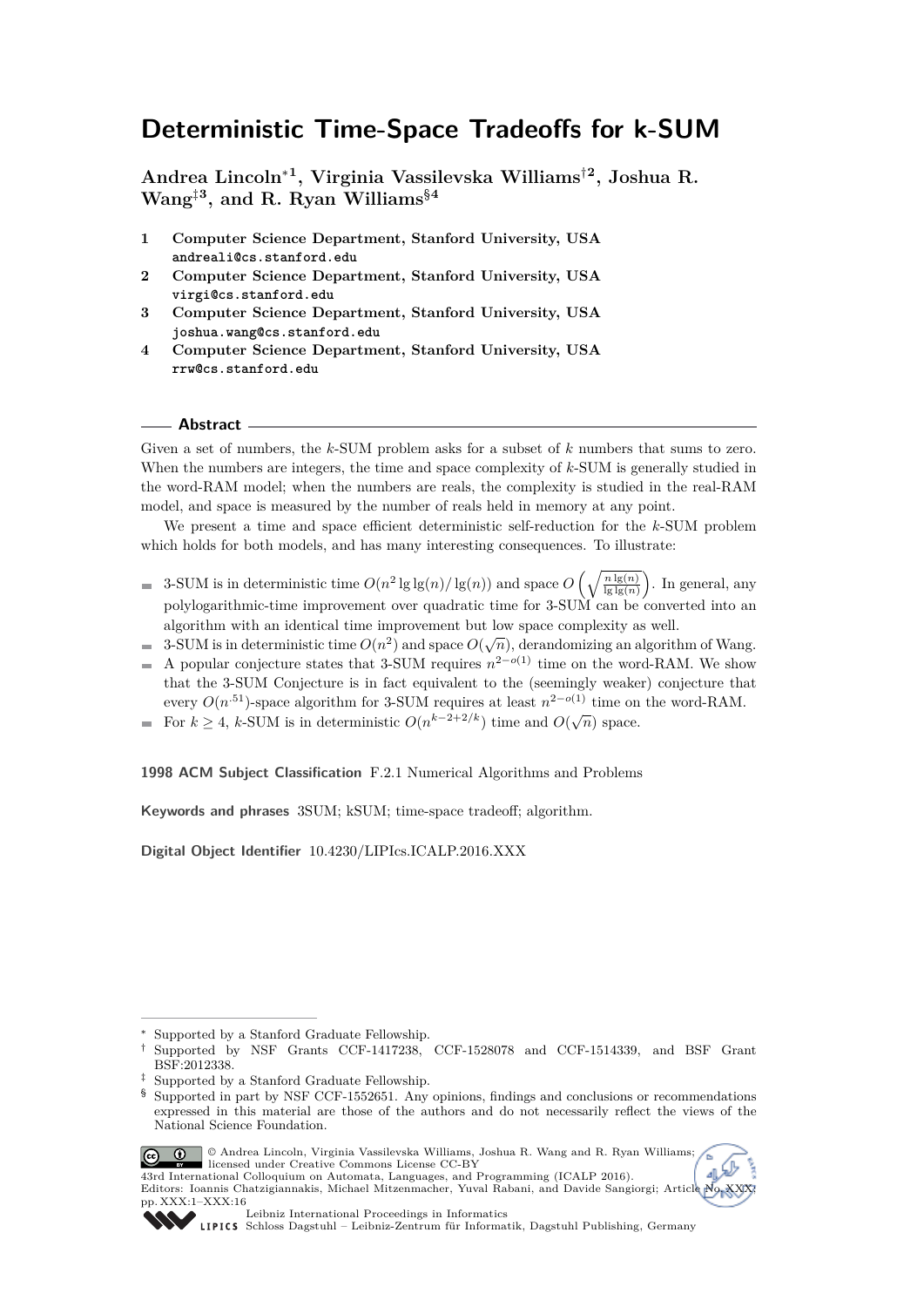#### **XXX:2 Deterministic Time-Space Tradeoffs for k-SUM**

## **1 Introduction**

We consider the *k*-SUM problem: given a list *S* of *n* values, determine whether there are distinct  $a_1, \ldots, a_k \in S$  such that  $\sum_{i=1}^k a_i = 0$ . This classic problem is a parameterized version of the Subset Sum problem, which is among Karp's original NP-Complete problems.[1](#page-1-0)

The brute-force algorithm for *k*-SUM runs in  $O(n^k)$  time, and it is known [\[22\]](#page-13-0) that an  $n^{o(k)}$  time algorithm (where the little-o depends on *k*) would violate the Exponential Time Hypothesis [\[18\]](#page-13-1). A faster meet-in-the-middle algorithm reduces the *k*-SUM problem on *n* numbers to 2-SUM on  $O(n^{\lceil k/2 \rceil})$  numbers, which can then be solved by sorting and binary search in  $O(n^{\lceil k/2 \rceil} \log n)$  time. The belief that this meet-in-the-middle approach is essentially time-optimal is at the heart of many conditional 3-SUM-hardness results in computational geometry (e.g. [\[15\]](#page-13-2)) and string matching (e.g. [\[5,](#page-12-0) [2\]](#page-12-1)).

The space usage of the meet-in-the-middle approach is prohibitive: the  $O(n \log n)$  time solution for 2-SUM uses linear space, which causes the fast *k*-SUM algorithm to need  $\Omega(n^{k/2})$  space. However, the brute-force algorithm needs only  $O(k \log n)$  space. This leads to the natural question: *how well can one trade off time and space in solving k-SUM?*

Schroeppel and Shamir [\[23\]](#page-13-3) first studied time-space tradeoff algorithms for Subset Sum. They showed how to reduce Subset Sum to an instance of *k*-SUM for any *k* ≥ 2: split the elements into *k* sets of  $n/k$  elements each; for each set, compute  $2^{n/k}$  sums corresponding to the subsets of the set; this forms a  $k$ -SUM instance of size  $2^{n/k}$ . Since the  $k$ -SUM instance does not have to be explicitly stored, any time  $T(N)$ , space  $S(N)$  algorithm for  $k$ −SUM immediately implies a time  $T(2^{n/k})$ , space  $S(2^{n/k})$  algorithm for Subset Sum. Furthermore, Schroeppel and Shamir gave a deterministic  $\tilde{O}(n^2)$  time,  $\tilde{O}(n)$  space algorithm for 4-SUM, implying a  $O^*(2^{n/2})$  $O^*(2^{n/2})$  $O^*(2^{n/2})$  time,  $O^*(2^{n/4})$  space algorithm for Subset Sum.<sup>2</sup> They also generalized the algorithm to provide a smooth time-space tradeoff curve, with extremal points at  $O^*(2^{n/2})$  time,  $O^*(2^{n/4})$  space and  $O^*(2^n)$  time,  $O^*(1)$  space.

A recent line of work leading up to Austrin et al. [\[6\]](#page-12-2) has improved this long-standing tradeoff curve for Subset Sum via *randomized* algorithms, resulting in a more complex curve. Wang [\[25\]](#page-13-4) moved these gains to the *k*-SUM setting. In particular, for 3-SUM he obtains an  $\tilde{\sigma}(\sqrt{2})$  $\tilde{O}(n^2)$  time,  $\tilde{O}(\sqrt{n})$  space Las Vegas algorithm.

Despite the recent progress on the problem, all of the improved algorithms for the general case of *k*-SUM have heavily relied on randomization, either utilizing hashes or random prime moduli. These improvements also all rely heavily on the values in the lists being integers. For the general case of *k*-SUM, the previous best *deterministic k*-SUM results (even for integer inputs) are the brute-force algorithm, the meet-in-the-middle algorithm, and the Schroeppel and Shamir 4-SUM algorithm, and simple combinations thereof.

## **1.1 Our Results**

We consider new ways of trading time and space in solving *k*-SUM, on both integer and real inputs (on the word-RAM and real-RAM respectively), without the use of randomization. Our improvements for *k*-SUM naturally extend to improvements to Subset Sum as well.

Our main result is a deterministic self-reduction for *k*-SUM. Informally, we show how to deterministically decompose a list of *n* numbers into a small collection of shorter lists, such

<span id="page-1-0"></span><sup>1</sup> Karp's definition of the Knapsack problem is essentially Subset Sum [\[19\]](#page-13-5).

<span id="page-1-1"></span><sup>&</sup>lt;sup>2</sup> The notation  $\tilde{O}$  suppresses polylogarithmic factors in *n*, and  $O^*$  suppresses polynomial factors in *n*.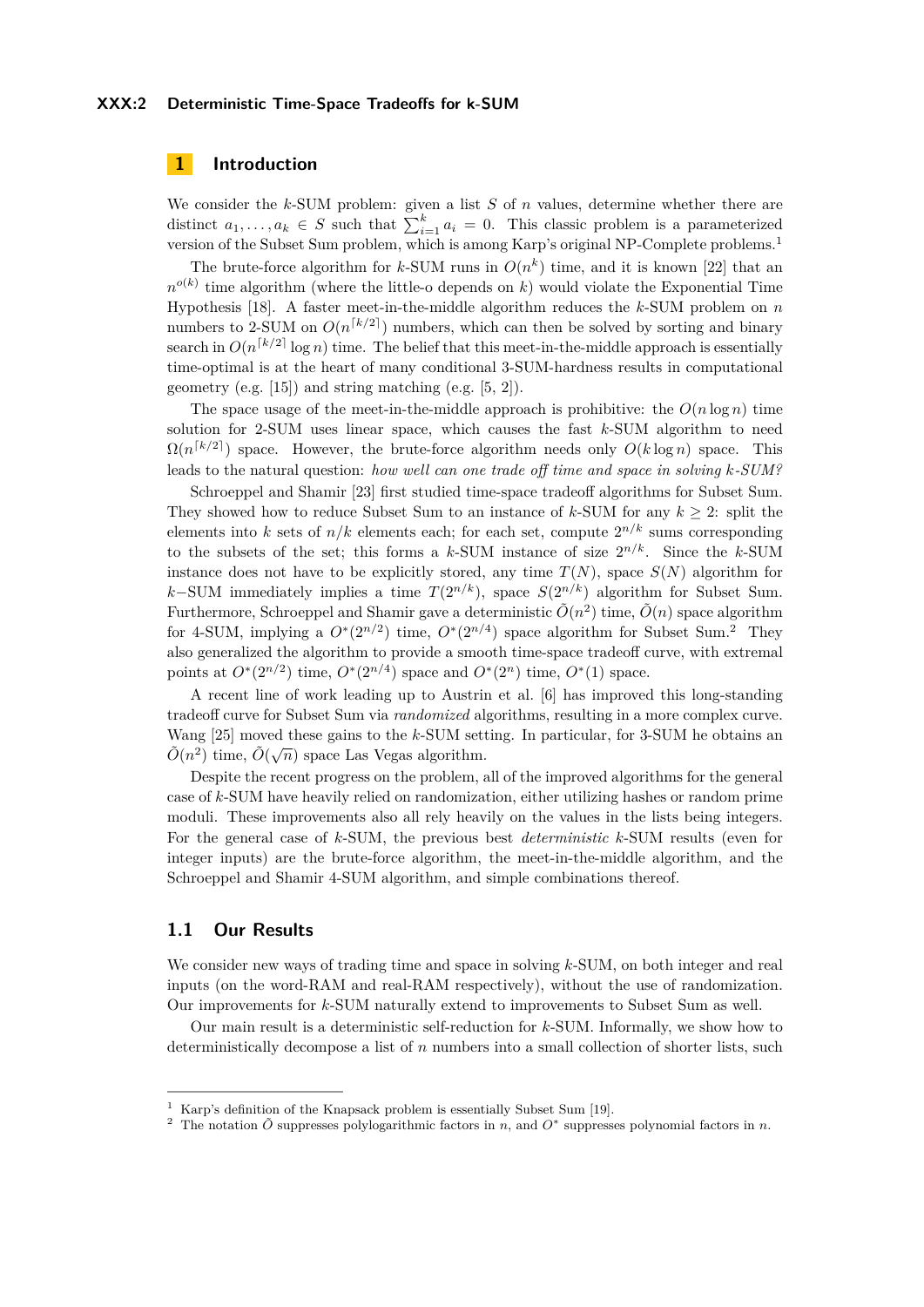#### **A. Lincoln, V. Vassilevska Williams, J. R. Wang and R. R. Williams XXX:3**

that the  $k$ -SUM solution is preserved. This result is shown for  $k = 3$  in Section [4.](#page-7-0) It is shown for general *k* in Section [5.](#page-11-0)

<span id="page-2-0"></span>I **Theorem 1.** *Let g be any integer between* 1 *and n. k-SUM on n numbers can be reduced to*  $O(kg^{k-1})$  *instances of k-SUM on n/g numbers. The reduction uses*  $O(ng^{k-1})$  *additional time and*  $O(n/q)$  *additional words of space.* 

Theorem [1](#page-2-0) has several interesting applications. First, it leads to more efficient *k*-SUM algorithms. For example, Gold and Sharir, building on other recent advances, report a deterministic algorithm for 3-SUM that works in both the word-RAM and real-RAM models and which runs in time  $O(n^2 \lg \lg(n) / \lg(n))$  [\[16\]](#page-13-6). However, this algorithm uses a considerable amount of space to store a table of permutations. Applying Theorem [1](#page-2-0) in multiple ways and calling their algorithm, we recover the *same* asymptotic running time but with drastically better space usage:

**Find 1 Theorem 2.** *There is an*  $O(n^2 \lg \lg(n) / \lg(n))$  *time deterministic algorithm for* 3-SUM *that stores at*  $O(\sqrt{\frac{n \lg(n)}{\lg\lg(n)}})$  *numbers in memory at point. (An analogous statement holds for* 3*-SUM over the integers.)*

Theorem [1](#page-2-0) also directly leads to a derandomization of Wang's space-efficient algorithm for 3-SUM:

**► Theorem 3.** For all  $s \in [0, 1/2]$  there is a deterministic time  $O(n^{3-2s})$ , algorithm which uses  $O(n^s)$  words of space for 3-SUM.

From Theorem [1](#page-2-0) we can also derive a more space-efficient algorithm for 4-SUM, and lift it to a new algorithm for *k*-SUM:

**► Theorem 4.** *For*  $k \geq 4$ *,*  $k$ *-SUM is solvable in deterministic*  $O(n^{k-2+2/(k-3)})$  *time and*  $O(\sqrt{n})$  space in terms of words.

#### **A more plausible** 3**-SUM conjecture.**

A rather popular algorithmic conjecture is the 3*-SUM Conjecture* that 3-SUM on *n* integers requires *n* <sup>2</sup>−*o*(1) time on a word-RAM with *O*(log *n*) bit words. This conjecture has been used to derive conditional lower bounds for a variety of problems [\[15,](#page-13-2) [5,](#page-12-0) [2,](#page-12-1) [20,](#page-13-7) [3\]](#page-12-3), and appears to be central to our understanding of lower bounds in low-polynomial time. To refute the conjecture, one could conceivably construct an algorithm that runs in  $O(n^{1.99})$  time, but utilizes  $\Omega(n^{1.99})$  space in some clever way. Here we consider a seemingly weaker (and thus more plausible) conjecture:

<span id="page-2-1"></span>I **Conjecture 5** (**The Small-Space 3-SUM Conjecture**)**.** *On a word-RAM with O*(log *n*)*-bit words, there exists an*  $\epsilon > 0$  *such that every algorithm that solves* 3-SUM in  $O(n^{1/2+\epsilon})$  *space must take at least*  $n^{2-o(1)}$  *time.* 

This conjecture looks weaker than the original 3-SUM Conjecture, because we only have this conjecture looks weaker than the original 3-50 M Conjecture, because we only have<br>to prove a quadratic-time lower bound for all algorithms that use slightly more than  $\sqrt{n}$ space. Proving time lower bounds is generally much easier when space is severely restricted  $(e.g. [9, 14, 12, 26, 8]).$  $(e.g. [9, 14, 12, 26, 8]).$  $(e.g. [9, 14, 12, 26, 8]).$  $(e.g. [9, 14, 12, 26, 8]).$  $(e.g. [9, 14, 12, 26, 8]).$  $(e.g. [9, 14, 12, 26, 8]).$  $(e.g. [9, 14, 12, 26, 8]).$ 

Our self-reduction for 3-SUM yields the intriguing consequence that the original 3-SUM Conjecture is *equivalent* to the Small-Space 3-SUM conjecture! That is, the non-existence of a truly subquadratic-time 3-SUM algorithm is equivalent to the non-existence of a truly subquadratic-time  $n^{0.51}$ -space 3-SUM algorithm, even though the latter appears to be a more plausible lower bound. We prove: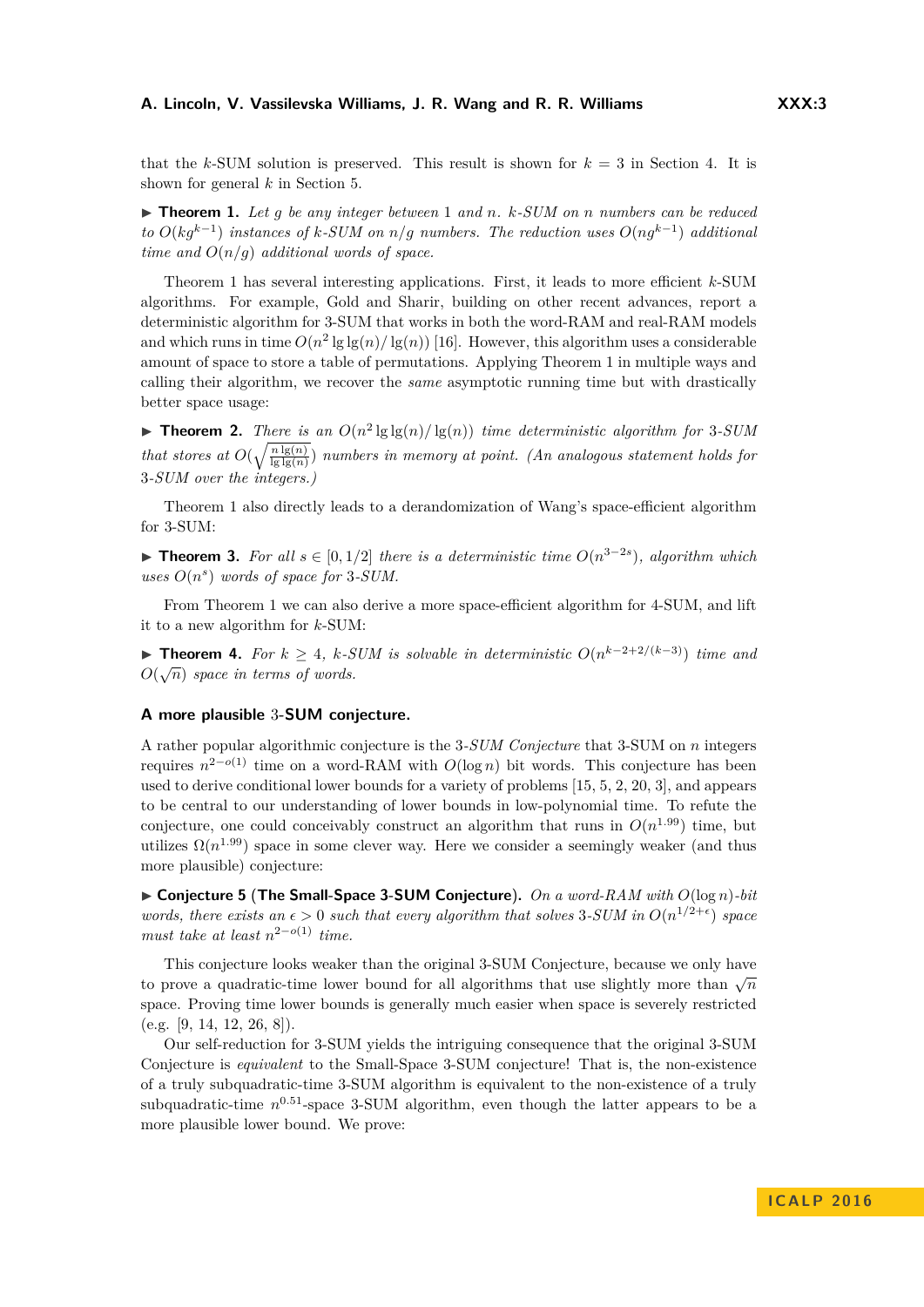#### **XXX:4 Deterministic Time-Space Tradeoffs for k-SUM**

<span id="page-3-0"></span>**Find Theorem 6.** *If* 3*-SUM is solvable in time*  $O(n^{2-\epsilon})$  *time, then for every*  $\alpha > 0$  *there is a*  $\delta > 0$  *such that* 3*-SUM is solvable in*  $O(n^{2-\delta})$  *time and space*  $O(n^{1/2+\alpha})$  *in terms of words.* 

Theorem [6](#page-3-0) is interesting, regardless of the veracity of the 3-SUM conjecture. On the one hand, the theorem reduces the difficulty of proving the 3-SUM Conjecture if it is true, because we only have to rule out small-space sub-quadratic time algorithms. On the other hand, the theorem means that refuting the 3-SUM conjecture immediately implies a trulysubquadratic time algorithm for 3-SUM using small space as well, which would be an algorithmic improvement.

## **2 Preliminaries**

## **2.1** *k***-SUM and Selection**

We will use the following version of the *k*-SUM problem:

 $\triangleright$  **Definition 7.** In the *k*-*SUM problem*, we are given an unsorted list *L* of *n* values (over  $\mathbb{Z}$ or  $\mathbb{R}$ ) and want to determine if there are  $a_1, \ldots, a_k \in L$  such that  $\sum_{i=1}^k a_i = 0$ .

One fundamental case is the 3-SUM problem. Sometimes 3-SUM is presented with three separate lists, which we denote as 3-SUM', but the two are reducible to each other in linear time, and with no impact on space usage.

 $\triangleright$  **Definition 8.** In the 3-*SUM problem*, we are given an unsorted list L of *n* values and want to know if there are  $a, b, c \in L$  such that  $a + b + c = 0$ . In the 3*-SUM' problem*, we are given three unsorted lists A, B, and C of values, where  $|A| = |B| = |C| = n$ , and want to know if there are  $a \in A, b \in B, c \in C$  such that  $a + b + c = 0$ .

As part of our *k*-SUM algorithms, the classical *Selection Problem* will also arise:

 $\triangleright$  **Definition 9.** In the *s*-SELECT *problem*, we are given an unsorted list *L* of *n* values and a natural number *s*, and want to determine the *s th* smallest value in *L*.

## **2.2 Computational Model**

As standard when discussing sub-linear space algorithms, the input is provided in read-only memory, and the algorithm works with auxiliary read/write memory which counts towards its space usage.

*Computation on Integers.* When the input values are integers, we work in the word-RAM model of computation: the machine has a word size  $w$ , and we assume all input numbers can be represented with *w* bits so that they fit in a word. Arithmetic operations  $(+, -, *)$ and comparisons on two words are assumed to take  $O(1)$  time. Space is counted in terms of the number of words used.

*Computation on Reals.* When the input values are real numbers, we work in a natural *real-RAM* model of computation, which is often called the *comparison-addition model* (see, for example, [\[21\]](#page-13-13)). Here, the machine has access to registers that can store arbitrary real numbers; addition of two numbers and comparisons on real numbers take *O*(1) time. Space is measured in terms of the number of reals stored.

*Time-Space Complexity Notation.* We say that *k*-SUM is solvable in  $TISP(T(n), S(n))$ if  $k$ -SUM on lists of length  $n$  can be solved by a single algorithm running in deterministic  $O(T(n))$  time and  $O(S(n))$  space simultaneously on the real-RAM (and if the lists contain integers, on the word-RAM).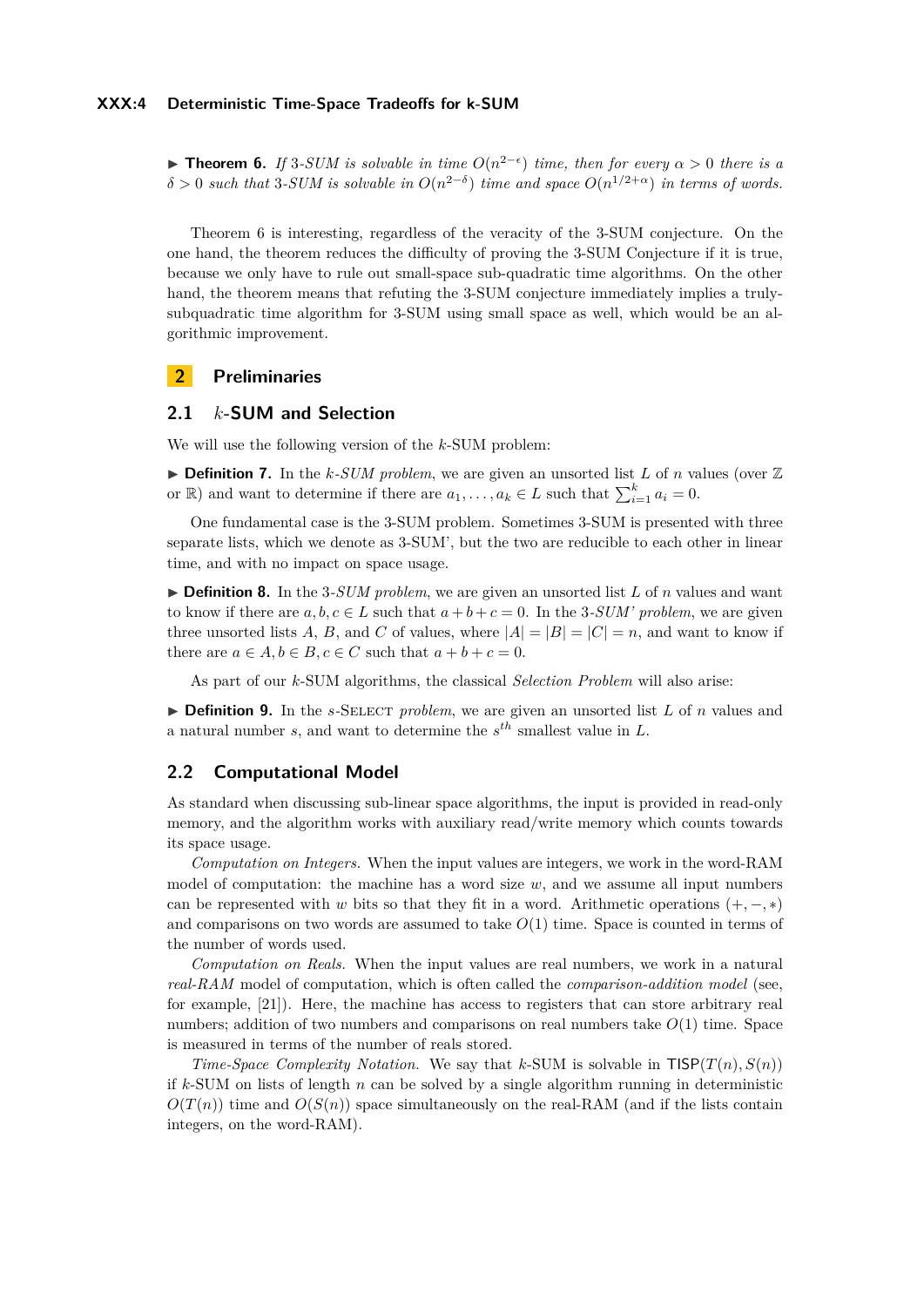## **2.3 Other Prior Work**

Baran, Demaine and Patrascu [\[7\]](#page-13-14) obtained randomized slightly subquadratic time algorithms for Integer 3-SUM in the word-RAM. Grønlund and Pettie [\[17\]](#page-13-15) studied 3-SUM over the reals, presenting an  $O(n^2/(\log n/\log\log n))$  time randomized algorithm, as well as a deterministic algorithm running in  $O(n^2/(\log n/\log \log n)^{2/3})$  time. Recently, Gold and Sharir [\[16\]](#page-13-6) improved this deterministic running time to  $O(n^2/(\log n/\log \log n))$ . Abboud, Lewi and Williams [\[1\]](#page-12-4) showed that Integer *k*-SUM is W[1]-complete under randomized FPT reductions (and under some plausible derandomization hypotheses, the reductions can be made deterministic). In the linear decision tree model of computation, *k*-SUM over the reals is known to require  $\Omega(n^{k/2})$  depth *k*-linear decision trees [\[13,](#page-13-16) [4\]](#page-12-5), but the problem can be solved with  $O(n^{k/2}\sqrt{\log n})$  depth  $(2k-2)$ -linear decision trees [\[17\]](#page-13-15). The randomized decision trees with  $O(n^{k/2}\sqrt{\log n})$  depth  $(2k-2)$ -linear decision trees [17]. complexity was improved by Gold and Sharir [\[16\]](#page-13-6) to  $O(n^{k/2})$ .

## **3 Building Blocks**

In this section, we describe two tools we use to obtain our main self-reduction lemma for *k*-SUM and 3-SUM. The first tool helps us guarantee that we don't have to generate too many subproblems in our reduction; the second will allow us to find these subproblems in a time and space efficient way.

## **3.1 Domination Lemma**

Our deterministic self-reduction for *k*-SUM will split lists of size *n* into *q* sublists of size  $n/q$ , then solve subproblems made up of *k*-tuples of these sublists. Naively, this would generate *g k* subproblems to enumerate all *k*-tuples. In this section, we show that we only need to consider *O*(*kgk*−<sup>1</sup> ) subproblems.

First, we define a partial ordering on *k*-tuples on  $[n]^k$ . For  $t, t' \in [n]^k$ , we say that  $t \prec t'$ if  $t[i] < t'[i]$  for all  $i = 1, ..., k$ . (Geometrically, the terminology is that  $t'$  *dominates*  $t$ .)

<span id="page-4-0"></span>▶ Lemma 10 (Domination Lemma). *Suppose all tuples in a subset*  $S \subseteq [n]^k$  *are incomparable with respect to*  $\prec$ *. Then*  $|S| \leq kn^{k-1}$ *.* 

The Domination Lemma can be seen as an extension of a result in [\[24\]](#page-13-17) (also used in [\[11\]](#page-13-18) in a different context) which covers the  $k = 3$  case.

**Proof.** We will give a cover of all elements in  $[n]^k$  with few chains under  $\prec$ . Then by Dilworth's theorem, any set of incomparable elements under ≺ can only have one element from each chain.

Take any *k*-tuple  $t \in [n]^k$  such that  $t[i] = 1$  for some  $i = 1, \ldots, k$ . Letting  $\ell \in [n]$  be the largest element in *t*, we define the chain  $C(t) = \{t_0, t_1, \ldots, t_{n-\ell}\}$ , where each  $t_j$  is given by  $t_j[i] = t[i] + j$  for all  $i = 1, \ldots, k$ . Clearly  $C(t)$  forms a chain in  $[n]^k$  under  $\prec$ . Moreover these chains cover all elements of  $[n]^k$ : observe that the tuple *t* appears in the chain  $C(t')$ where  $t'[i] = t[i] - \min_j t[j] + 1$  for all  $i = 1, ..., k$ .

The number of chains is exactly the number of *k*-tuples with a 1 in at least one coordinate. This number is less than *k* times the number of tuples that have a 1 in dimension *i*. The number of tuples with a 1 in dimension *i* is  $n^{k-1}$ . Thus, the total number of chains is  $≤ kn<sup>k-1</sup>$ . . J

The Domination Lemma can be applied to show that in any list of numbers, not too many *k*-SUM subproblems can have *k*-SUM solutions. In the following, let *g* divide *n* for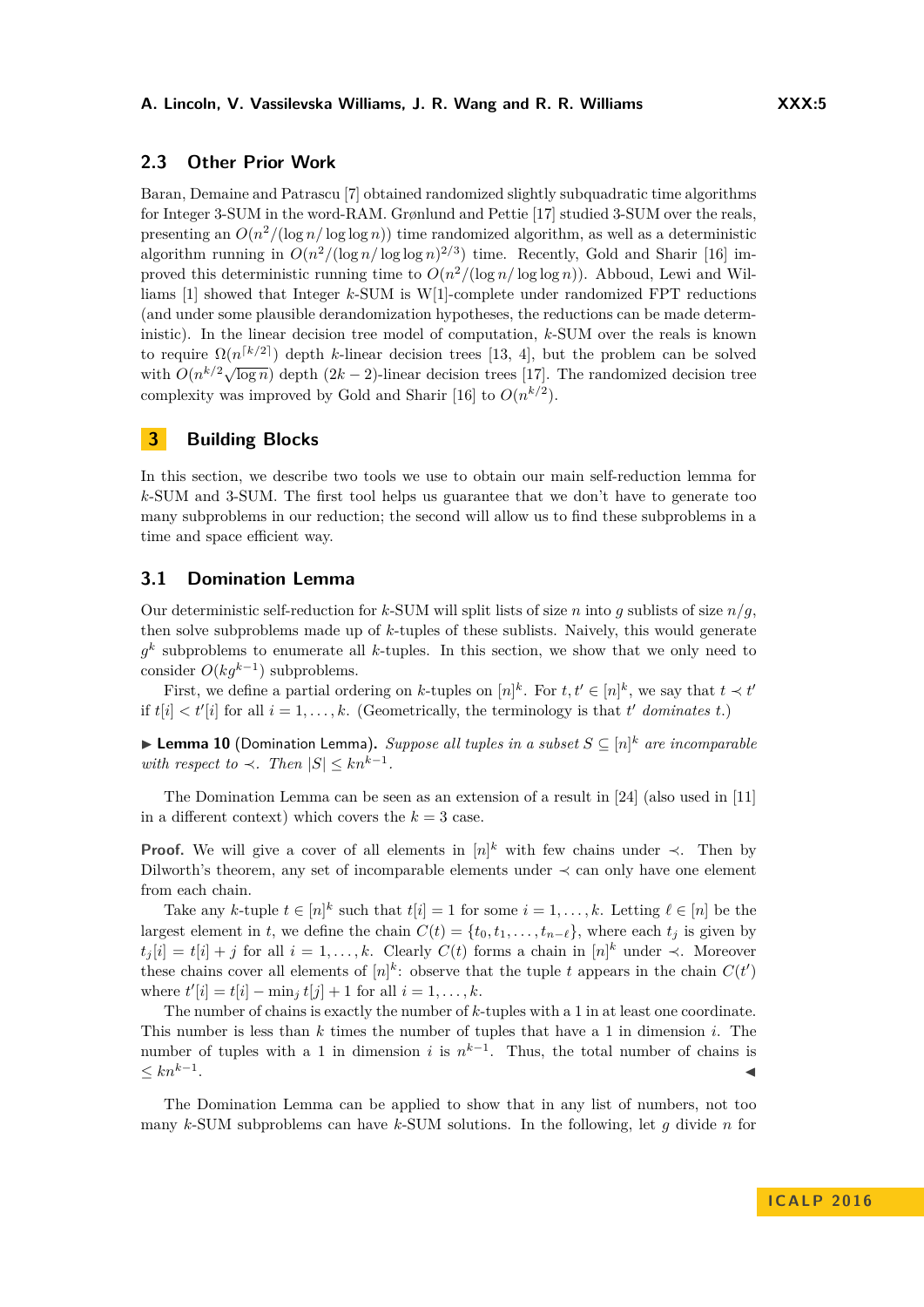#### **XXX:6 Deterministic Time-Space Tradeoffs for k-SUM**



**Figure 1** Domination Lemma chains when  $n = 3$  and  $k = 3$ . The chain  $\{(1, 1, 1), (2, 2, 2), (3, 4)\}$ 3, 3)} is highlighted in red. In three dimensions, the number of chains is roughly proportional to the surface area of the cube, which is only  $O(n^2)$ , despite the fact that there are  $O(n^3)$  points.

**Figure 2** A depiction of how *L* is divided.



simplicity. Given a list *L* of *n* numbers divided into *g* groups of size *n/g*, a *subproblem of L* is simply the union of a *k*-tuple of groups from *L*. Note that a subproblem contains at most *kn/g* numbers.

<span id="page-5-0"></span> $\triangleright$  **Corollary 11.** *Given a k-SUM instance L, suppose L is divided into g groups*  $L_1, \ldots, L_g$ *where*  $|L_i| = n/g$  *for all i*, and *for all*  $a \in L_i$  *and*  $b \in L_{i+1}$  *we have*  $a \leq b$ *. Then there are*  $O(k \cdot g^{k-1})$  *subproblems*  $L'$  *of*  $L$  *such that the smallest*  $k$ *-sum of*  $L'$  *is less than zero and the largest*  $k$ *-sum of*  $L'$  *is greater than zero. Furthermore, if some subproblem of*  $L$  *has its largest or smallest k-sum equal to* 0*, then the corresponding k-SUM solution can be found in*  $O(g^k)$  *time.* 

**Proof.** We associate each subproblem of *L* with a corresponding *k*-tuple  $(x_1, \ldots, x_k) \in [g]^k$ corresponding to the *k* sublists  $(L_{x_1}, \ldots, L_{x_k})$  of *L*.

Let  $m[i]$  be the element in position  $i \cdot (n/g)$  when *L* is in sorted order. Consider any subproblem with  $\sum_{i=1}^{k} m[x_i] > 0$  (smallest *k*-sum greater than zero) or  $\sum_{i=1}^{k} m[x_i + 1] < 0$ (largest *k*-sum less than zero). We call such a subproblem *trivial*, since it cannot contain *k*-SUM solutions.

In  $O(g^k)$  time, we can determine whether any subproblem has  $\sum_{i=1}^k m[x_i] = 0$ , and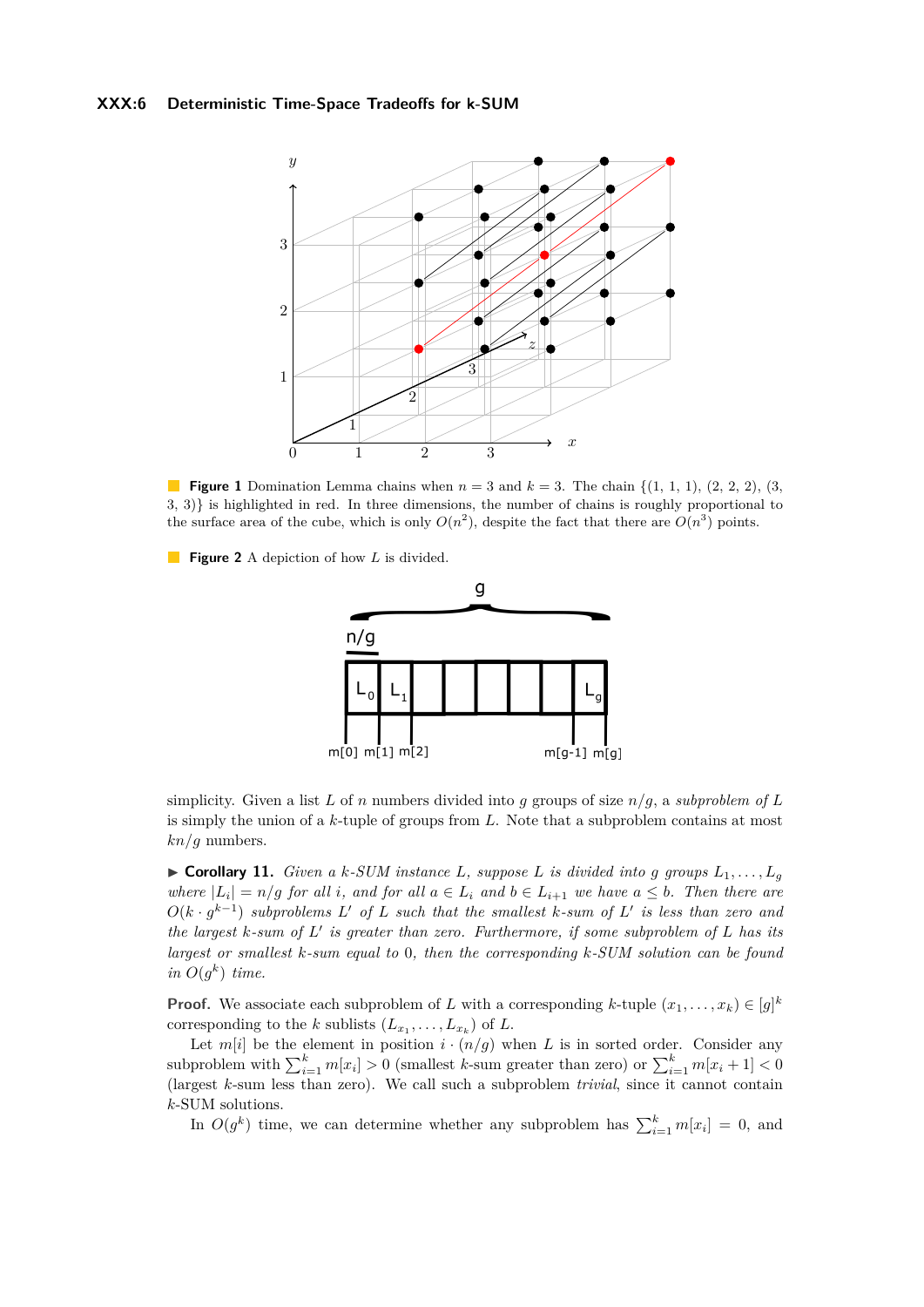#### **A. Lincoln, V. Vassilevska Williams, J. R. Wang and R. R. Williams XXX:7**

return the corresponding *k*-SUM solution if this is the case. Otherwise, we can assume that for each subproblem either it is trivial, or  $\sum_{i=1}^{k} m[x_i] < 0 < \sum_{i=1}^{k} m[x_i + 1]$ .

Consider the set of non-trivial subproblems. Because for all  $a \in L_i$  and  $b \in L_{i+1}$  we have  $a \leq b$ , if for two subproblem *k*-tuples we have  $t \prec t'$ , then the smallest *k*-sum of the subproblem  $t'$  is at least the largest  $k$ -sum of the subproblem  $t$ . This implies that at least one of the two subproblems must be trivial. In other words, the set of nontrivial problems corresponds to a set of incomparable *k*-tuples in  $[g]^k$ . Applying Lemma [10,](#page-4-0) the number of nontrivial subproblems is  $O(kq^k)$ .  $\blacksquare$ ).

## <span id="page-6-1"></span>**3.2 Bucket Retrieval and Space-Efficient Selection**

A randomized algorithm for *k*-SUM can partition a list of numbers by choosing a hash function at random, then loop over the hash function range to partition a given list into smaller buckets. Given a hash and a bucket number, it is easy to retrieve the contents of that bucket by scanning the list.

To derandomize this process, we could try to create small "hash" buckets by grouping the *n/g* smallest elements together, then the next *n/g* smallest elements, and so on, *without actually sorting the list*. However, retrieving the contents of a bucket may now be difficult to do with small space: we need to know the smallest and largest elements of a bucket to retrieve its elements, and we may not be able to store all of these extrema. We require an efficient algorithm to compute the largest element of a bucket, given the smallest element and the bucket size.

This problem is equivalent to the *selection problem*, also known as *s*-Select, which asks for the  $s^{th}$  smallest element of a list, when we set  $s = n/g$ . To reduce from our problem to *s*-SELECT, pretend that every entry less than our smallest element is  $\infty$ . (To reduce from *s*-SELECT to our problem, we can pretend our smallest element is  $-\infty$ .)

The classic median-of-median algorithm can solve *s*-SELECT in  $O(n)$  time and  $O(n)$ space [\[10\]](#page-13-19). Since we care about space usage, we provide an algorithm below which has  $O(n)$ running time, but uses much less space. This algorithm turns out to be optimal for our purposes, since retrieving the bucket afterwards will already take  $O(n)$  time and  $O(s)$  space.

#### <span id="page-6-0"></span> $\blacktriangleright$  **Lemma 12.** *s*-SELECT *can be solved in*  $O(n)$  *time and*  $O(s)$  *space.*

**Proof.** The plan is to scan through the elements of the list, inserting them to a data structure *D* which will allow us to track the smallest *s* elements. We perform *n* insertions, then query *D* to ask for the smallest *s* elements it contains. To get the claimed algorithm for selection, we give a data structure can handle these operations in  $O(1)$  amortized update time and  $O(s)$  query time, with a data structure using only  $O(s)$  space.

One first attempt might be to build a heap of  $s + 1$  elements, which throws away the largest element whenever it gets full. Since heaps have logarithmic update time and linear space usage, this results in  $O(\log s)$  update time,  $O(s)$  query time, and  $O(s)$  space.

We can improve the update time by batching when we throw out large elements. Suppose instead we keep an array which can hold up to 2*s* elements. When the array gets full, we throw out the largest *s* elements. To do this, we first compute the  $(s+1)^{th}$  smallest element in the array. This can be done in  $O(s)$  time and  $O(s)$  space via the classical median-ofmedians algorithm. We then do a linear scan of the array, and write all elements strictly less than the median to a new array. To handle ties, we write a copy of the median to the new array, until it has *s* elements. When we are given our final query, we again throw out large elements so that we only have *s* elements left, and then return those.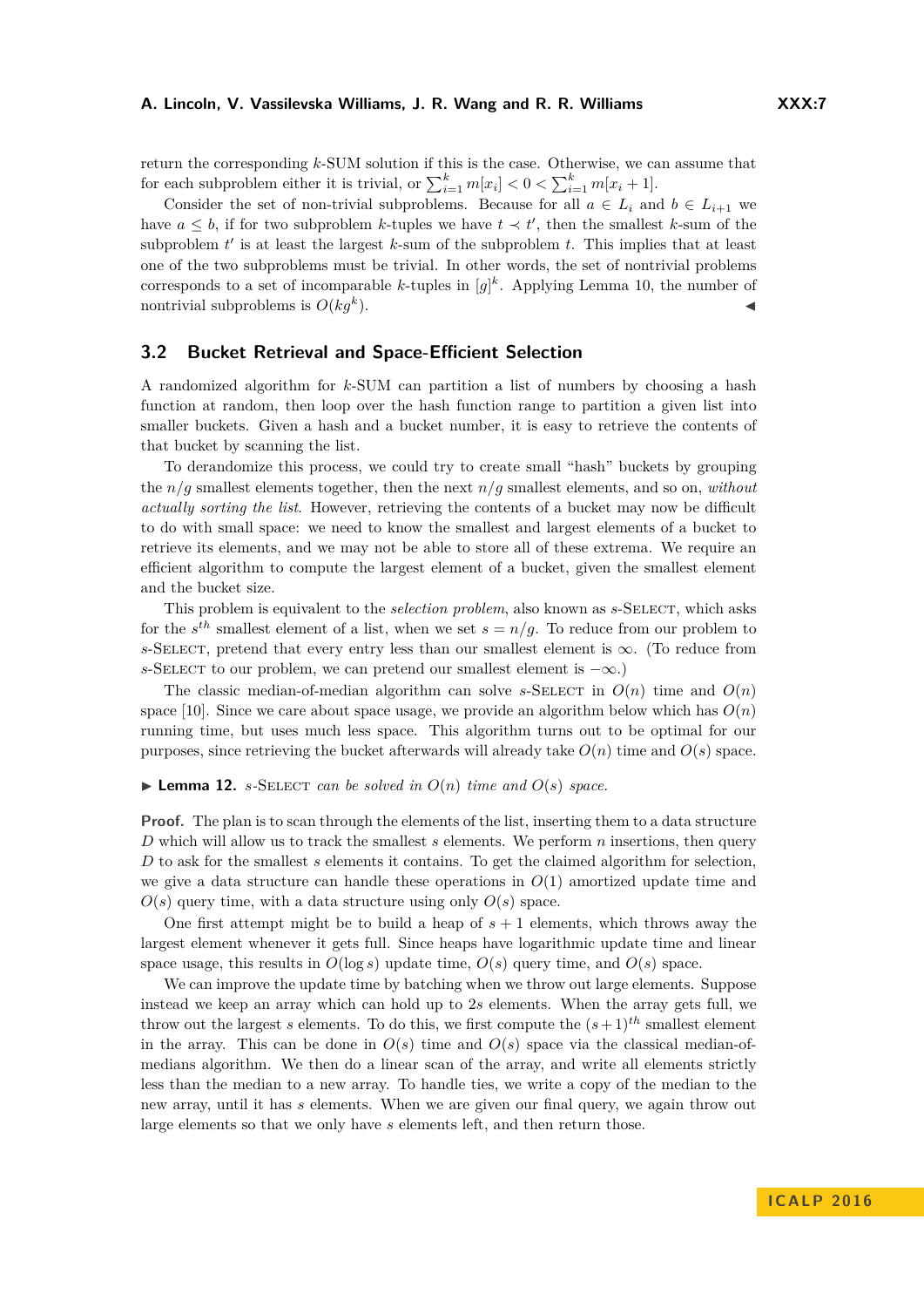#### **XXX:8 Deterministic Time-Space Tradeoffs for k-SUM**

Updates now take amortized constant time: after *s* updates, we take  $O(s)$  time to clear out the large elements. The final query takes  $O(s)$  time, since we again need to throw out large elements. The space usage is  $O(s)$  since we store up to 2*s* elements, and running median-of-medians takes  $O(s)$  space. This completes the proof.

We will call the above algorithm NEXTGROUP. NEXTGROUP takes as input a value *v*, a natural number *s*, and a list of numbers *L*, and outputs the next *s* elements of *L* in sorted order after the value *v*. Other variations on deterministic *s*-SELECT algorithms are mentioned in Appendix [A.](#page-13-20)

## <span id="page-7-0"></span>**4 Subquadratic** 3**-SUM implies Subquadratic small-space** 3**-SUM**

We will begin by using our building blocks to prove a self reduction for 3-SUM. Then we will show three intriguing consequences of this self reduction. First, the self reduction can be used to show a general theorem that takes subquadratic algorithms for 3-SUM and produces subquadratic time algorithms that run in nearly  $\sqrt{n}$  space. Second, we show that algorithms subquadratic time algorithms that run in nearly  $\sqrt{n}$  space. Second, we show that algorithms for 3-SUM that are subquadratic by polylog factors can be used to obtain 3-SUM algorithms with the same asymptotic running time and simultaneously small space. Finally, we will prove that the Small-Space 3-SUM conjecture is equivalent to the 3-SUM conjecture.

## **4.1** 3**-SUM Self Reduction**

We now proceed to solve 3-SUM using our bucket retrieval subroutine. We will use max *S* and min *S* to refer to the maximum and minimum elements of a list *S*, respectively.

As anticipated, we split the three arrays into groups of size *n/g*, and solve 3-SUM on subproblems of this size. Naively there are  $O(g^3)$  subproblems to solve, but we use Corollary [11](#page-5-0) to argue we only get  $O(g^2)$  subproblems.

<span id="page-7-2"></span> $\triangleright$  **Theorem 13** (3-SUM Self-Reduction Theorem). If 3-SUM is solvable in TISP( $T(n)$ ,  $S(n)$ ) *then for any* g, 3-SUM can be solved in  $TISP(g^2(n+T(n/g)), n/g + S(n/g))$ .

```
Proof. Consider the following algorithm.
```

```
Algorithm 1: 3-SUM Algorithm
Set preva = -\infty;
for i \in [0, q - 1] do
    Set A' = \text{NextGROUP}(A, \text{preva}, n/q + 1);Set prevb = -\infty;
    for j \in [0, q - 1] do
        Set B' = \text{NEXTGroup}(B, prevb, n/q + 1);Set C' = \text{NEXTGroup}(C, -\max A' - \max B', n/g + 1);while \min C' \leq -\min A' - \min B' do
            \mathbf{if} 3-SUM(A', B', C') returns true then
                return true;
            Set C' = \text{NEXTGroup}(C, \max C', n/g + 1);Set prevb = \max B';
    Set preva = \max A';return false;
```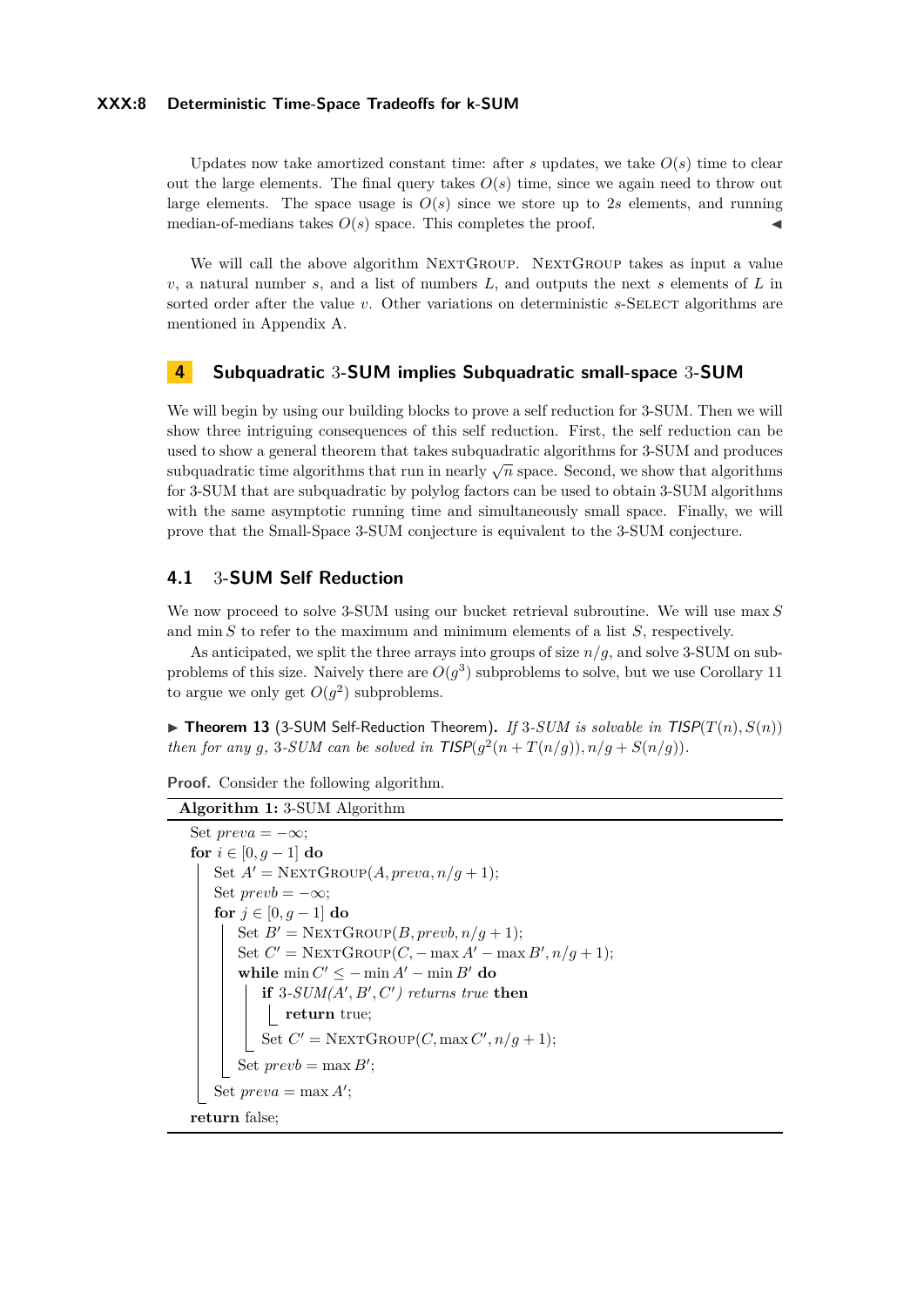#### **A. Lincoln, V. Vassilevska Williams, J. R. Wang and R. R. Williams XXX:9**

Algorithm [1](#page-7-1) is correct because we consider all possible elements of *C* where the sum of elements from  $A'$  and  $B'$  could land, and the choices of  $A'$  and the choices of  $B'$  cover all of *A* and *B*, respectively. If there are multiple copies of a value in a list we will fail to list all copies only if it already appeared in a previous sublist. This will not affect correctness because the value will have already been analyzed.

It's easy to see that the algorithm calls NEXTGROUP  $O(g)$  times for  $A', O(g^2)$  times for *B*<sup> $\prime$ </sup>. We claim that we also only call it  $O(g^2)$  times for *C*<sup> $\prime$ </sup>. To show this, we want to apply Corollary [11.](#page-5-0) Unfortunately, the groups of *C* that we extract don't always line up with our ideal  $n/g$  division; since we start at  $-\max A'-\max B'$ , we may not align at the endpoints of blocks. Fortunately, we've only introduced an extra  $O(1)$  possibilities of  $C'$  for every  $(A', B')$  pair, or  $O(g^2)$  extras total. Hence we still only make  $O(g^2)$  calls to NEXTGROUP. By Lemma [12,](#page-6-0) these calls will require  $O(ng^2)$  time and  $O(n/g)$  space.

Our algorithm also calls the  $TISP(T(n),S(n))$  algorithm for 3-SUM  $O(g^2)$  times on instances of size  $O(n/g)$ , which requires  $O(g^2T(n/g))$  time and  $O(S(n/g))$  space.

We have shown Algorithm [1](#page-7-1) is correct and has the desired runtime and space usage, so this completes the proof.

## **4.2 General Theorem for Space Reduction**

Our self-reduction for 3-SUM yields the following intriguing consequence: *subquadratic-time algorithms for* 3*-SUM imply subquadratic-time small-space algorithms for* 3*-SUM*. Plugging this connection into known 3-SUM algorithms, we can automatically obtain more spaceefficient 3-SUM algorithms for free. From a complexity-theoretic point of view, the consequence is perhaps even more intriguing: it means that the 3-SUM Conjecture is *equivalent* to the statement that there is no subquadratic-time  $n^{0.51}$ -space 3-SUM algorithm, even though the latter appears to be a more plausible lower bound(!).

We begin by stating our generic space reduction theorem.

<span id="page-8-2"></span> $\blacktriangleright$  **Theorem 14** (3-SUM Space Reduction). *Suppose* 3-SUM is solvable in  $n^2/f(n)$  time, where  $1 \leq f(n) \leq n$ . Then 3-SUM is solvable by an algorithm running in  $O(n^2/f(n/g))$  time and  $O(n/h)$  *space simultaneously, where*  $g(n), h(n) \in [1, n]$  *satisfy the relations* 

$$
g(n) \ge \Omega\left(\sqrt{\frac{n}{f(n/g(n))}}\right)
$$
 and  $h^2 + \frac{n}{f(n/(hg(n/h)))} \le O\left(\frac{n}{f(n/g(n))}\right)$ .

**Proof.** We will apply our Self-Reduction Theorem for 3-SUM (Theorem [13\)](#page-7-2) in two different ways. First, we will use the self-reduction (and the constraint on  $g(n)$ ) to convert our 3-SUM algorithm into a linear-space algorithm, with a modest increase in running time (if at all). Pushing the linear-space algorithm through the self-reduction once more will reduce the space bound further, without increasing the running time asymptotically (using the constraint on  $h(n)$ ).

Let  $T(n) := n^2/f(n)$ . Set the parameter  $g(n) \geq 1$  to satisfy

<span id="page-8-0"></span>
$$
T(n/g) = \frac{n^2/g^2}{f(n/g)} = O(n); \text{ or, equivalently } g = \Omega\left(\sqrt{\frac{n}{f(n/g)}}\right).
$$
 (1)

Assuming q satisfies [\(1\)](#page-8-0), applying the 3-SUM Self-Reduction (Theorem [13\)](#page-7-2) with  $T(n) = S(n)$ and *g*, we can then solve 3-SUM in

<span id="page-8-1"></span>
$$
\text{TISP}\left(g^2(n+T(n/g)), n/g + T(n/g)\right) = \text{TISP}\left(\frac{n^2}{f(n/g)}, n\right). \tag{2}
$$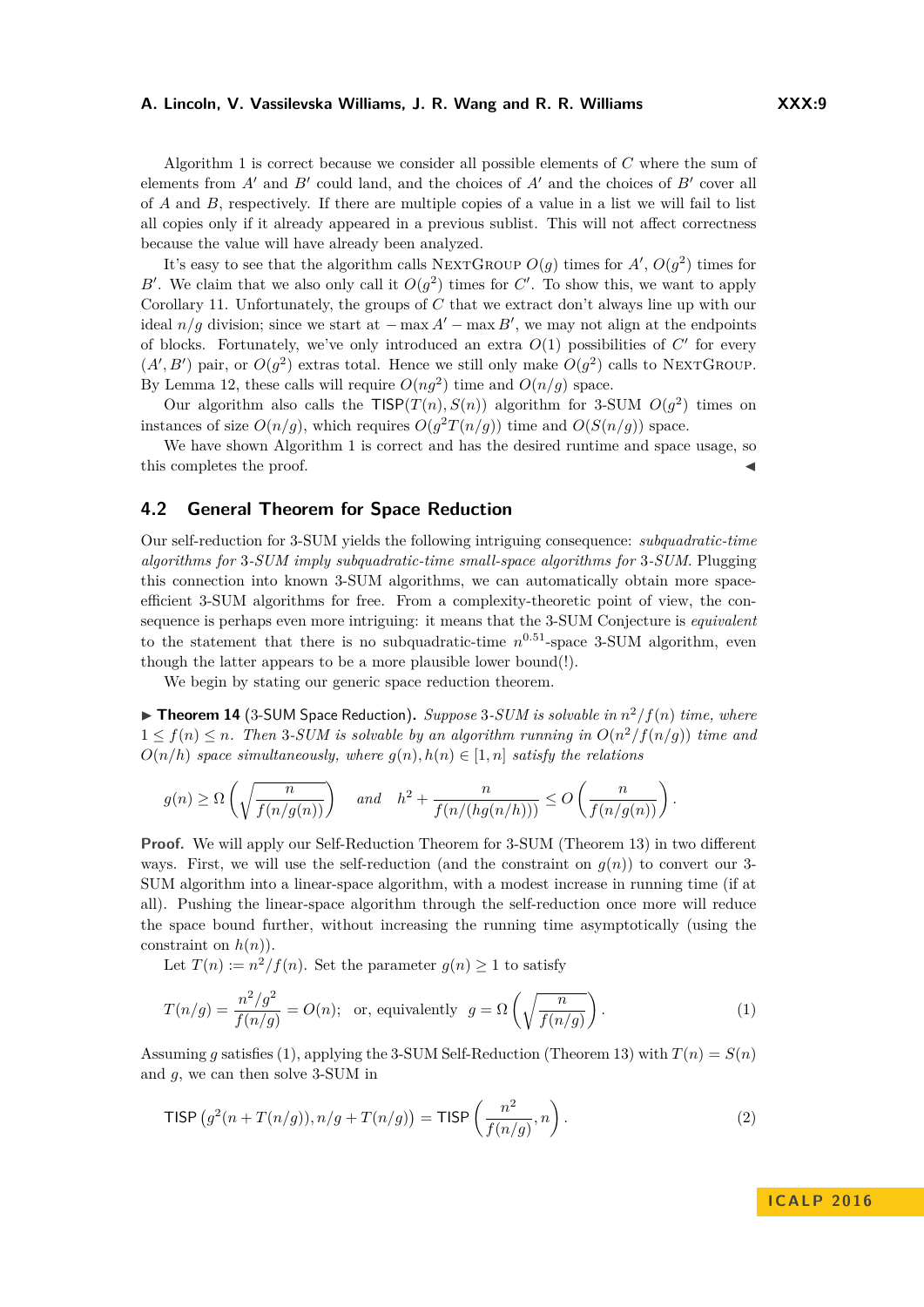#### **XXX:10 Deterministic Time-Space Tradeoffs for k-SUM**

Now, set new time and space bounds  $T(n) := n^2/f(n/g(n)), S(n) = n$  from [\(2\)](#page-8-1). Then, applying the 3-SUM Self-Reduction (Theorem [13\)](#page-7-2) with the new  $T(n)$ ,  $S(n)$  and some parameter *h*, we can then solve 3-SUM in  $TISP(h^2(n+T(n/h)), n/h + S(n/h)) =$ 

$$
\mathsf{TISP}\left(h^2\left(n+\frac{n^2/h^2}{f(n/(hg(n/h)))}\right), n/h\right) \subseteq \mathsf{TISP}\left(\frac{n^2}{f(n/g)}, n/h\right),
$$

by our hypothesis on h.

## **4.3 Space-Efficient Fast** 3**-SUM**

When we apply Theorem [14](#page-8-2) directly to known algorithms, we obtain immediate space improvements with negligible loss in running time. Very recently, Gold and Sharir [\[16\]](#page-13-6) have given a faster 3-SUM algorithm in the real-RAM model, building on the work of Gronlund and Pettie [\[17\]](#page-13-15):

<span id="page-9-0"></span>**Fineorem 15** (Gold and Sharir [\[16\]](#page-13-6)). *3-SUM can be solved in*  $O(n^2 \lg \lg(n) / \lg(n))$  *time over the reals and integers.*

As discussed in the introduction, their novel approach uses quite a bit of space. Applying Theorem [14,](#page-8-2) we can reduce the space usage to only  $O\left(\sqrt{n \lg(n)/\lg\lg(n)}\right)$ , with the same asymptotic running time of Gold and Sharir.

# <span id="page-9-3"></span> $\blacktriangleright$  Corollary 16 (Space-Efficient 3-SUM Algorithm).  $\beta$ - $SUM$  is in  $TISP\left(n^2\frac{\lg\lg(n)}{\lg(n)}, \sqrt{\frac{n\lg(n)}{\lg\lg(n)}}\right)$ .

**Proof.** We shall apply Theorem [14.](#page-8-2) First, set  $f(n) := \lg(n)/\lg\lg(n)$ , so that 3-SUM is solvable in  $O(n^2/f(n))$  time by Theorem [15.](#page-9-0)

Set  $g(n) := \sqrt{\frac{n \lg \lg(n)}{\lg(n)}}$  and  $h(n) := \sqrt{\frac{n \lg \lg(n)}{\lg(n)}}$ . By our choice of  $f(n)$  and basic properties of logarithms, observe that

<span id="page-9-1"></span>
$$
f(n/g) = f(\tilde{O}(\sqrt{n})) = \Theta(f(n)),
$$
\n(3)

and furthermore

<span id="page-9-2"></span>
$$
f(n/(hg(n/h))) = f\left(\tilde{O}(\sqrt{n})/\tilde{O}(n^{1/4})\right) = \Theta(f(n)).
$$
\n(4)

By  $(3)$ , we have

$$
g = \sqrt{\frac{n \lg \lg(n)}{\lg(n)}} \ge \Omega\left(\sqrt{\frac{n}{f(n/g)}}\right),
$$
 so the first constraint of Theorem 14 is satisfied.

Moreover, by [\(4\)](#page-9-2) we have

$$
h^2 + \frac{n}{f(n/(hg(n/h)))} = \frac{n \lg \lg(n)}{\lg(n)} + \frac{n}{\Theta(f(n))},
$$
 which is  $O\left(\frac{n}{f(n/g)}\right)$  by (3).

Therefore the second constraint of Theorem [14](#page-8-2) is also satisfied, and 3-SUM is solvable by an algorithm running in  $O(n^2/f(n))$  time and  $O(\sqrt{nf(n)})$  space simultaneously.

In general, Theorem [14](#page-8-2) provides a generic *reduction* from faster 3-SUM algorithms to faster space-efficient 3-SUM algorithms. To illustrate:

▶ Corollary 17. *If 3-SUM is solvable in*  $O(n^2/\lg^a(n))$  *time for some constant*  $a > 0$ *, then* **3**-SUM is in  $TISP(n^2/\lg^a(n), \sqrt{n}\lg^{a/2}(n))$ .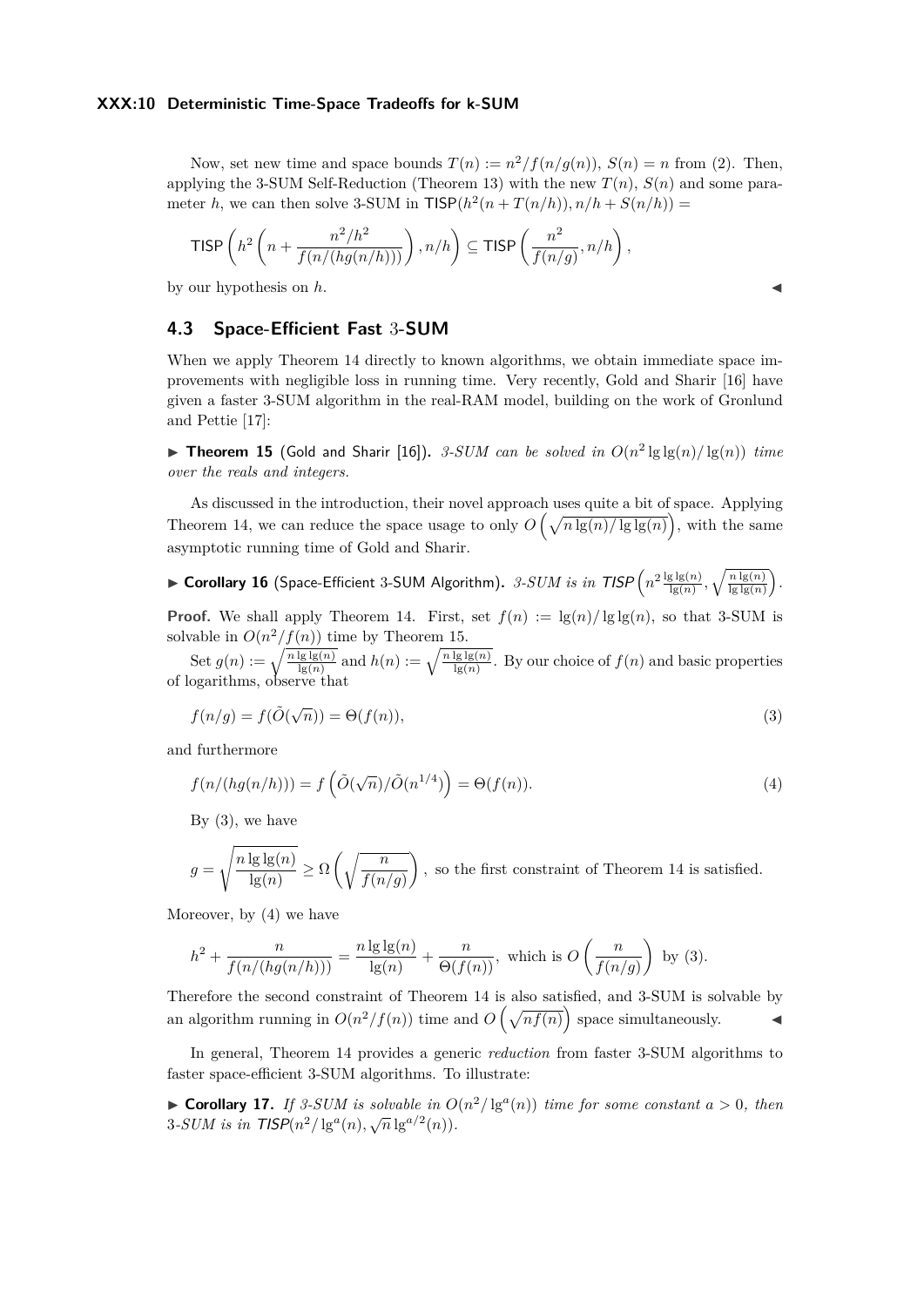**Proof.** We apply Theorem [14.](#page-8-2) By assumption we have 3-SUM in  $O(n^2/f(n))$  time, where *f*(*n*) = lg<sup>*a*</sup> *n*. Set *g*(*n*) := √ $\overline{n}/\lg^{a/2}(n)$ , and *h*(*n*) := √ $\overline{n}/\lg^{a/2}(n)$ . Note that *f*(*n/g*(*n*)) =  $\Theta(\lg^a(n))$  and  $f(n/(h(n) \cdot g(n/h(n)))) = \Theta(\lg^a(n))$ , similar to Corollary [16.](#page-9-3) Therefore

$$
g(n) = \sqrt{n}/\lg^{a/2}(n) \ge \Omega\left(\sqrt{\frac{n}{f(n/g(n))}}\right)
$$

and

$$
h^{2} + \frac{n}{f(n/(hg(n/h)))} \leq O\left(\frac{n}{\lg^{a} n}\right) \leq O\left(\frac{n}{f(n/g(n))}\right).
$$

Hence Theorem [14](#page-8-2) applies to these settings of the parameters, and 3-SUM is in  $O(n^2/f(n/g))$  $O(n^2/\lg^a(n))$  time and  $O(n/h) = O(\sqrt{n} \lg^{a/2}(n))$  space.

## **4.4 The** 3**-SUM Conjecture and Small Space**

Finally, we use the Space Reduction Theorem (Theorem [14\)](#page-8-2) to show that the 3-SUM conjecture is false, then it is also false with respect to small-space algorithms.

<span id="page-10-0"></span>**► Lemma 18.** *If* 3*-SUM is in*  $O(n^{2-\epsilon})$  *time for some*  $\epsilon > 0$ *, then for every*  $\alpha > 0$ *, there is a*  $\delta > 0$  *such that* 3*-SUM is solvable in*  $O(n^{2-\delta})$  *time and*  $O(n^{1/2+\alpha})$  *space, simultaneously.* 

**Proof.** The proof of Theorem [14](#page-8-2) applies the 3-SUM Self Reduction (Theorem [13\)](#page-7-2) twice. We will basically perform the first part of the proof of Theorem [14,](#page-8-2) but instead of applying the second part of the proof, we have to choose a different setting of parameters, focused on minimizing the space usage instead of preserving running time.

Let  $T(n) := n^2/f(n)$  with  $f(n) = n^{\epsilon}$ . We first reduce the space usage of the algorithm to linear. To this end, set  $g(n) := n^{(1-\epsilon)/(2-\epsilon)}$ . Then, applying the 3-SUM Self-Reduction (Theorem [13\)](#page-7-2) with  $T(n) = S(n)$  and  $g(n)$ , we can then solve 3-SUM in

$$
\mathsf{TISP}(g^2(n+T(n/g)), n/g+T(n/g)) = \mathsf{TISP}\left(\frac{n^2}{f(n/g)}, n\right) = \mathsf{TISP}\left(\frac{n^2}{n^{\epsilon/(2-\epsilon)}}, n\right).
$$

Now reset  $f(n) := n^{\epsilon/(2-\epsilon)}$ , and reset  $g(n) := n^{1/2+\alpha}$  with  $\alpha \in (0,1/2)$ . Applying the 3-SUM Self-Reduction (Theorem [13\)](#page-7-2) with  $T(n) = n^2/f(n)$ ,  $S(n) = n$ , and  $g(n)$  as above, we find an algorithm for 3-SUM in

$$
\text{TISP}\left(n^{2-2\alpha}+n^{2-(1/2-\alpha)\epsilon/(2-\epsilon)},n^{1/2+\alpha}\right).
$$

Note that for all  $\epsilon > 0$  and  $\alpha \in (0, 1/2)$ , the running time bound is truly subquadratic. Further note that for any  $\alpha \geq 1/2$ , we only have more space to work with, so we clearly obtain  $O(n^{2-\delta})$  time and  $O(n^{1/2+\alpha})$  space (for some  $\delta > 0$ ) in that case as well. <br>**→** 

This lemma can be applied to show that the 3-SUM Conjecture is equivalent to seemingly much weaker statement:

**Reminder of The Small-Space** 3**-SUM Conjecture (Conjecture [5\)](#page-2-1)** *On a word-RAM with*  $O(\log n)$ -bit words, there exists an  $\epsilon > 0$  such that every algorithm that solves 3-SUM in  $O(n^{1/2+\epsilon})$  *space must take at least*  $n^{2-o(1)}$  *time.* 

I **Theorem 19.** *The Small-Space* 3*-SUM Conjecture is equivalent to the* 3*-SUM Conjecture.*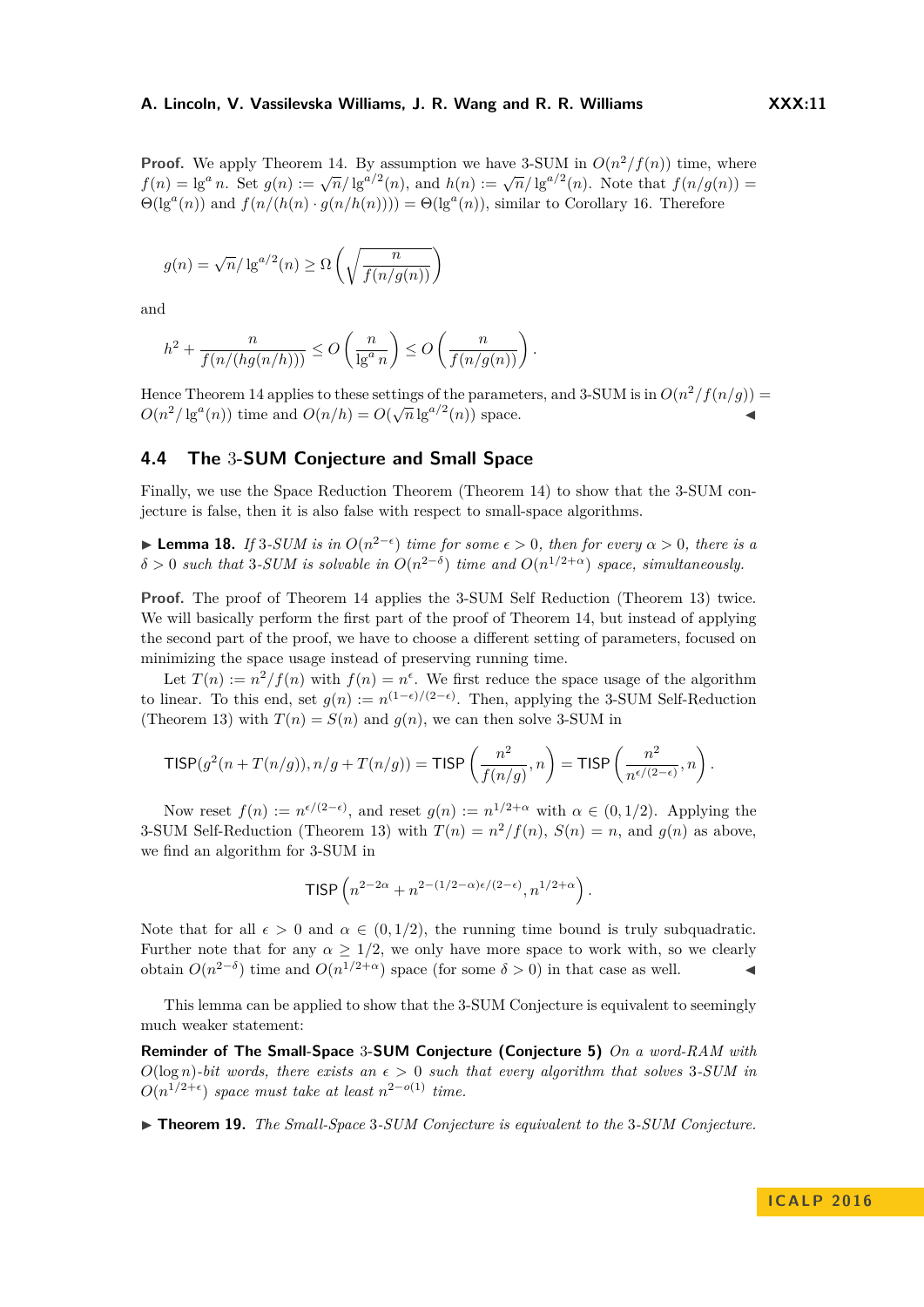#### **XXX:12 Deterministic Time-Space Tradeoffs for k-SUM**

**Proof.** It suffices to show that the 3-SUM Conjecture if true implies the Small-Space 3-SUM Conjecture and that the refutation of the 3-SUM Conjecture implies the Small-Space 3-SUM Conjecture. First, we observe that the 3-SUM Conjecture trivially implies the Small-Space 3-SUM Conjecture.

Suppose the 3-SUM Conjecture is false. Then a  $O(n^{2-\epsilon})$  time algorithm for 3-SUM exists, and Lemma [18](#page-10-0) implies that for every  $\alpha > 0$ , there is a  $\delta > 0$  such that 3-SUM is solvable in  $O(n^{2-\delta})$  time and  $O(n^{1/2+\alpha})$  space, simultaneously. But this means that for any choice of  $\epsilon' > 0$  for the Small-Space 3-SUM Conjecture, we can find a truly-subquadratic 3-SUM algorithm that uses only  $O(n^{1/2+\epsilon'/2})$  space. This would falsify the Small-Space 3-SUM Conjecture.

We conclude that, in order to prove the 3-SUM conjecture, it is sufficient to prove that no algorithm can solve 3-SUM in  $TISP(n^{2-\epsilon}, n^{0.51})$  for some  $\epsilon > 0$ .

## <span id="page-11-0"></span>**5** *k***-SUM**

#### **5.1** *k***-SUM Self-Reduction**

We now generalize from 3-SUM to *k*-SUM. Again, we plan to split the lists into *g* groups of size  $O(n/g)$ . By Corollary [11,](#page-5-0) we will have only  $O(g^{k-1})$  subproblems of size  $O(n/g)$ . Unlike 3-SUM, where we just used the naive algorithm to solve subproblems, in this section we use a general algorithm; we reduce from *k*-SUM to itself (albeit on smaller instances).

<span id="page-11-2"></span> $\blacktriangleright$  **Theorem 20.** *Suppose real k-SUM can be solved in*  $TISP(T(n), S(n))$ *. Then for any q, it can also be solved in*  $TISP(g^{k-1}(n+T(n/g)), n/g+S(n/g)).$ 

**Proof.** This follows from a generalized analysis of the proof of Theorem [13.](#page-7-2) We brute force over which groups the first *k*−1 elements are in. We then extract groups where the negative sum of elements from these first *k* − 1 groups could land. By Corollary [11](#page-5-0) and similar reasoning as before, there are only  $O(g^{k-1})$  tuples of blocks. For each tuple, we make a call to NEXTGROUP and to our input *k*-SUM algorithm on a subproblem of size  $O(n/g)$ . This gives the desired time and space, completing the proof.

## **5.2 Applying our** *k***-SUM Self-Reduction**

We want to apply the self-reduction on efficient deterministic algorithms. One of the best starting points is the Schroeppel-Shamir 4-SUM algorithm, which we note is actually deterministic and works on reals because it simply uses priority queues and reduces to the classic 2-SUM algorithm, both of which only use comparisons.

**Example 21** (From [\[23\]](#page-13-3)). *Real* 4-SUM is solvable in  $TISP(n^2, n)$ .

Another useful fact observed by Wang is that an algorithm for *k*-SUM can be transformed into an algorithm for  $(k + 1)$ -SUM by brute-forcing one element:

<span id="page-11-1"></span> $\blacktriangleright$  **Lemma 22** (From [\[25\]](#page-13-4)). *If Real k-SUM is solvable in*  $TISP(T(n), S(n))$  *then real k+1-SUM is solvable in*  $TISP(nT(n), S(n) + 1)$ *.* 

Suppose we want to use our results to derive a linear-space algorithm for *k*-SUM. We will assume *k* is a multiple of 4, although Lemma [22](#page-11-1) allows us to fill in for the other values of *k*. By writing down sums of *k/*4 elements, we can transform *k*-SUM to 4-SUM, yielding a TISP $(n^{k/2}, n^{k/4})$  algorithm. We can then apply Theorem [20](#page-11-2) with  $g = n^{(k-4)/k}$  to get a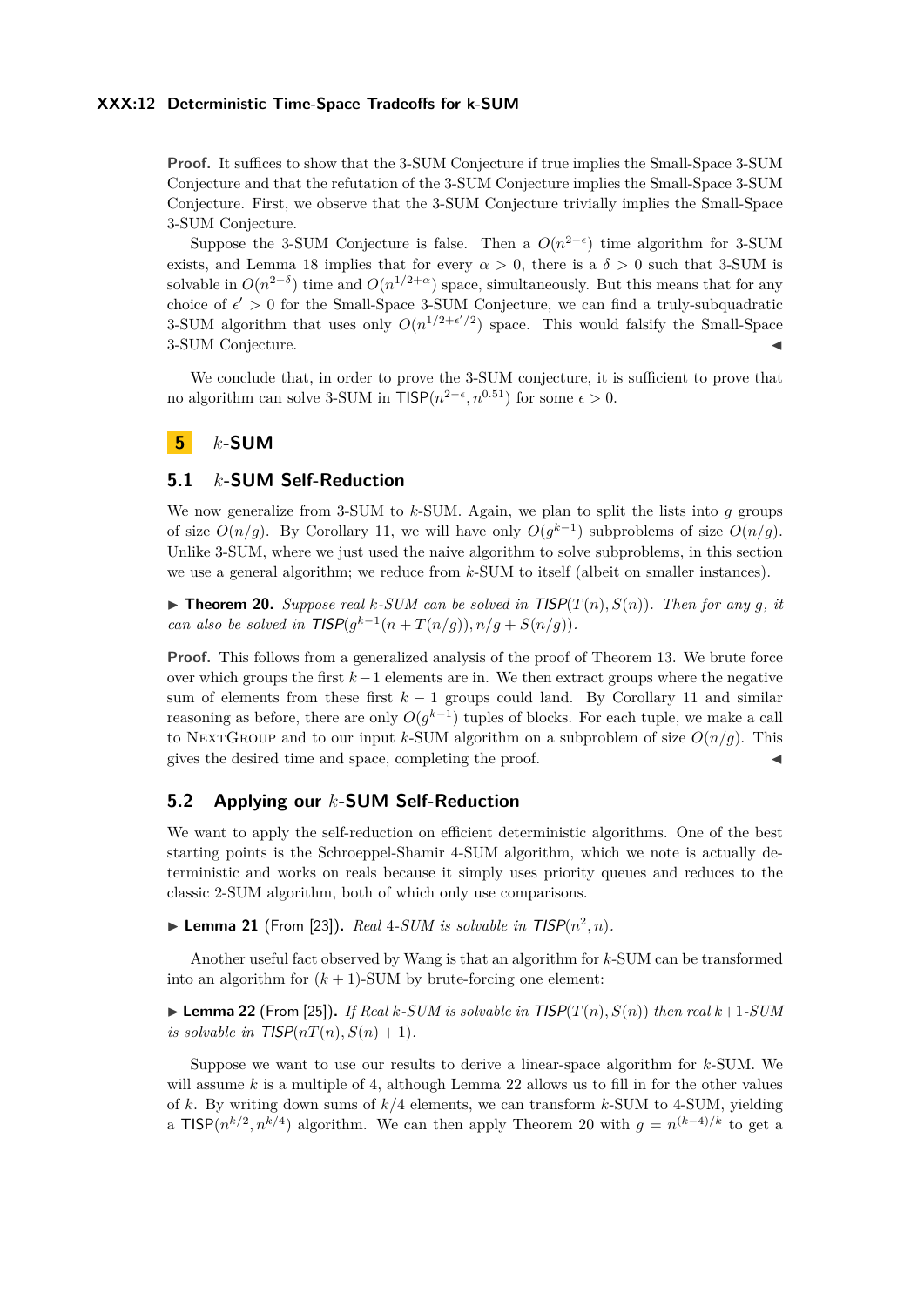TISP( $n^{k-3+4/k}, n$ ) algorithm. Notice that this algorithm runs significantly faster than  $O(n^k)$ time; we get  $O(n^{11/2})$  for 8-SUM and  $O(n^{28/3})$  for 12-SUM. As a coarse upper bound, we can apply Lemma [22](#page-11-1) and round down our savings (to make things cleaner), compensating for *k* which are not a multiple of 4, we get:

## ▶ **Corollary 23.** *For*  $k \geq 4$ *,*  $k$ -SUM is solvable in  $TISP(n^{k-3+4/(k-3)}, n)$ *.*

Suppose we wanted to use  $O(\sqrt{n})$  space instead. We get smaller subproblems by making more groups; choosing  $g = n^{(k-2)/k}$  instead yields a  $\textsf{TISP}(n^{k-2+2/k}, \sqrt{n})$ . Similarly applying Lemma [22](#page-11-1) and round down our savings to compensate for *k* which are not a multiple of 4, we get another coarse upper bound:

► **Corollary 24.** *For*  $k \geq 4$ *,*  $k$ -SUM is solvable in TISP $(n^{k-2+2/k}, \sqrt{n})$ *.* 

#### **6 Future Work**

We would like to extend these results to derandomize other known randomized algorithms for *k*-SUM. To do that, it seems we require a "deterministic simulation" of the hash functions used in those results. Baran, Demaine, and Patrascu use hashing to get subquadratic algorithms for 3-SUM [\[7\]](#page-13-14); Patrascu uses it to reduce 3-SUM to Convolution 3-SUM [\[20\]](#page-13-7); Wang uses it to produce a family of linear-space algorithms for *k*-SUM [\[25\]](#page-13-4). Which of these results, if any, can be derandomized?

The hash families involved have three crucial properties: load-balancing (the hash buckets are not "too large"), few subproblems (the number of *k*-tuples of hash buckets examined is "small"), and few false positives (there are few non-*k*-SUM solutions mapped to *k*-tuples of hash buckets examined). Our *s*-Select algorithm (Lemma [12\)](#page-6-0) and Domination Lemma (Lemma [10\)](#page-4-0) are used to achieve the first two properties, without using randomization. Can the last property also be simulated deterministically? (Note that it's not entirely clear what it would mean to simulate "few false positives" deterministically.) If so, it is likely that all these results can be derandomized efficiently.

#### **References**

- <span id="page-12-4"></span>**1** A. Abboud, K. Lewi, and R. Williams. Losing weight by gaining edges. In *Algorithms - ESA 2014 - 22th Annual European Symposium, Wroclaw, Poland, September 8-10, 2014. Proceedings*, pages 1–12, 2014.
- <span id="page-12-1"></span>**2** A. Abboud, V. Vassilevska Williams, and O. Weimann. Consequences of faster alignment of sequences. In *Automata, Languages, and Programming - 41st International Colloquium, ICALP 2014, Copenhagen, Denmark, July 8-11, 2014, Proceedings, Part I*, pages 39–51, 2014.
- <span id="page-12-3"></span>**3** A. Abboud and V. V. Williams. Popular conjectures imply strong lower bounds for dynamic problems. In *55th IEEE Annual Symposium on Foundations of Computer Science, FOCS 2014, Philadelphia, PA, USA, October 18-21, 2014*, pages 434–443, 2014.
- <span id="page-12-5"></span>**4** N. Ailon and B. Chazelle. Lower bounds for linear degeneracy testing. *J. ACM*, 52(2):157– 171, 2005.
- <span id="page-12-0"></span>**5** A. Amir, T. M. Chan, M. Lewenstein, and N. Lewenstein. On hardness of jumbled indexing. In *Automata, Languages, and Programming - 41st International Colloquium, ICALP 2014, Copenhagen, Denmark, July 8-11, 2014, Proceedings, Part I*, pages 114–125, 2014.
- <span id="page-12-2"></span>**6** P. Austrin, P. Kaski, M. Koivisto, and J. Määttä. Space-time tradeoffs for subset sum: An improved worst case algorithm. In *Automata, Languages, and Programming - 40th International Colloquium, ICALP 2013, Riga, Latvia, July 8-12, 2013, Proceedings, Part I*, pages 45–56, 2013.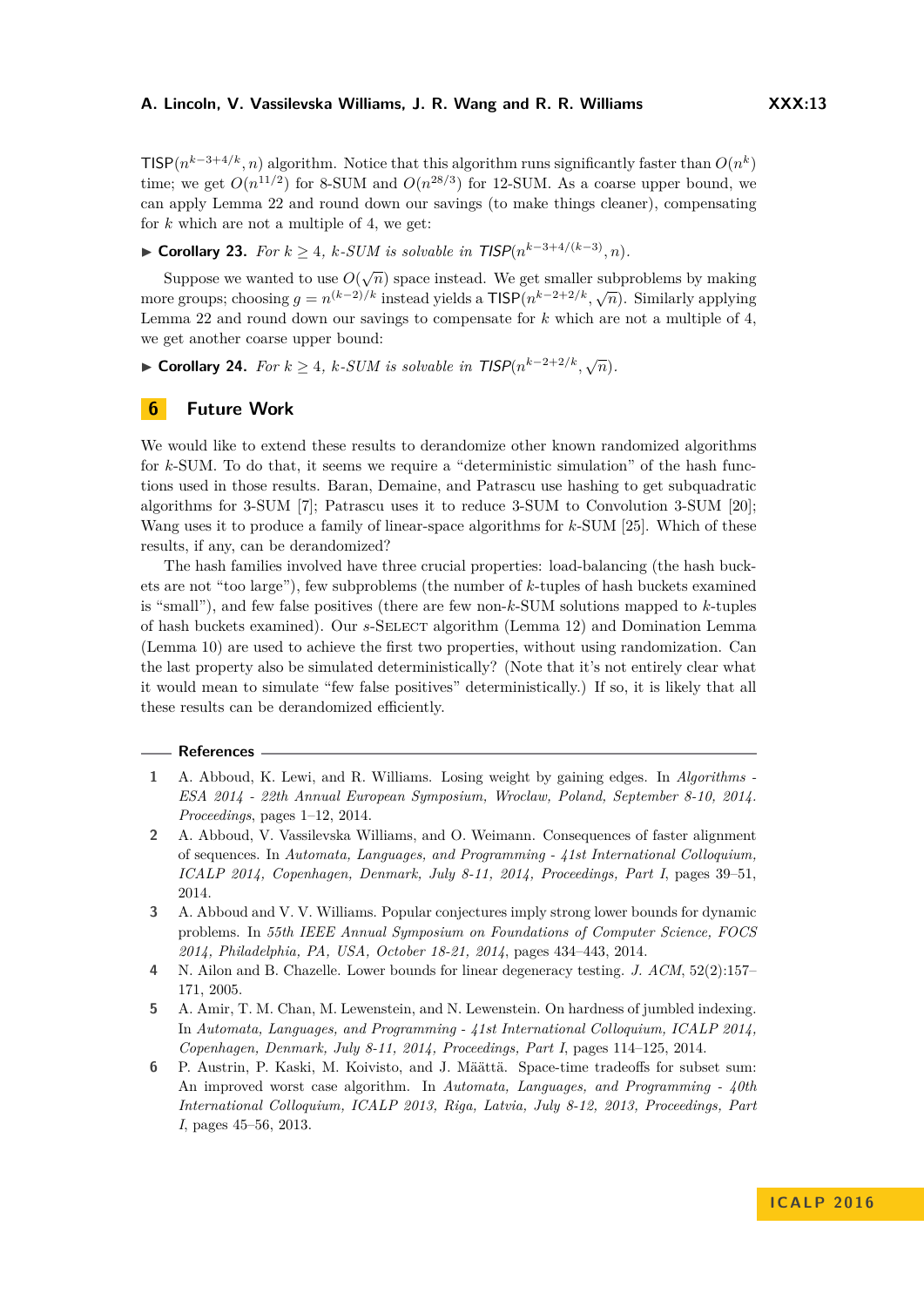#### **XXX:14 Deterministic Time-Space Tradeoffs for k-SUM**

- <span id="page-13-14"></span>**7** I. Baran, E. D. Demaine, and M. Patraşcu. Subquadratic algorithms for 3sum. In *Algorithms and Data Structures*, pages 409–421. Springer, 2005.
- <span id="page-13-12"></span>**8** P. Beame, R. Clifford, and W. Machmouchi. Element distinctness, frequency moments, and sliding windows. In *FOCS*, pages 290–299, 2013.
- <span id="page-13-8"></span>**9** P. Beame, M. E. Saks, X. Sun, and E. Vee. Time-space trade-off lower bounds for randomized computation of decision problems. *J. ACM*, 50(2):154–195, 2003.
- <span id="page-13-19"></span>**10** M. Blum, R. W. Floyd, V. Pratt, R. L. Rivest, and R. E. Tarjan. Time bounds for selection. *Journal of computer and system sciences*, 7(4):448–461, 1973.
- <span id="page-13-18"></span>**11** A. Czumaj and A. Lingas. Finding a heaviest triangle is not harder than matrix multiplication. In *Proc. SODA*, pages 986–994, 2007.
- <span id="page-13-10"></span>**12** S. Diehl, D. van Melkebeek, and R. Williams. An improved time-space lower bound for tautologies. *J. Comb. Optim.*, 22(3):325–338, 2011.
- <span id="page-13-16"></span>**13** J. Erickson. Lower bounds for linear satisfiability problems. In *Proceedings of the Sixth Annual ACM-SIAM Symposium on Discrete Algorithms, 22-24 January 1995. San Francisco, California.*, pages 388–395, 1995.
- <span id="page-13-9"></span>**14** L. Fortnow, R. J. Lipton, D. van Melkebeek, and A. Viglas. Time-space lower bounds for satisfiability. *J. ACM*, 52(6):835–865, 2005.
- <span id="page-13-2"></span>**15** A. Gajentaan and M. H. Overmars. On a class of  $O(n^2)$  problems in computational geometry. *Computational geometry*, 5(3):165–185, 1995.
- <span id="page-13-6"></span>**16** O. Gold and M. Sharir. Improved bounds for 3sum, k-sum, and linear degeneracy. *arXiv preprint arXiv:1512.05279*, 2015.
- <span id="page-13-15"></span>**17** A. Gronlund and S. Pettie. Threesomes, degenerates, and love triangles. In *Foundations of Computer Science (FOCS), 2014 IEEE 55th Annual Symposium on*, pages 621–630. IEEE, 2014.
- <span id="page-13-1"></span>**18** R. Impagliazzo and R. Paturi. On the complexity of k-SAT. *J. Comput. Syst. Sci.*, 62(2):367–375, 2001.
- <span id="page-13-5"></span>**19** R. M. Karp. *Reducibility among combinatorial problems*. Springer, 1972.
- <span id="page-13-7"></span>**20** M. Patrascu. Towards polynomial lower bounds for dynamic problems. In *Proceedings of the forty-second ACM symposium on Theory of computing*, pages 603–610. ACM, 2010.
- <span id="page-13-13"></span>**21** S. Pettie and V. Ramachandran. A shortest path algorithm for real-weighted undirected graphs. *SIAM J. Comput.*, 34(6):1398–1431, 2005.
- <span id="page-13-0"></span>**22** M. Pătraşcu and R. Williams. On the possibility of faster sat algorithms. In *Proceedings of the Twenty-First Annual ACM-SIAM Symposium on Discrete Algorithms*, SODA '10, pages 1065–1075, Philadelphia, PA, USA, 2010. Society for Industrial and Applied Mathematics.
- <span id="page-13-3"></span>**23** R. Schroeppel and A. Shamir. A  $T = O(2^{n/2})$ ,  $S = O(2^{n/4})$  algorithm for certain npcomplete problems. *SIAM journal on Computing*, 10(3):456–464, 1981.
- <span id="page-13-17"></span>**24** V. Vassilevska and R. Williams. Finding, minimizing, and counting weighted subgraphs. In *Proceedings of the forty-first annual ACM symposium on Theory of computing*, pages 455–464. ACM, 2009.
- <span id="page-13-4"></span>**25** J. R. Wang. Space-efficient randomized algorithms for k-sum. In *Algorithms-ESA 2014*, pages 810–829. Springer, 2014.
- <span id="page-13-11"></span>**26** R. R. Williams. Time-space tradeoffs for counting NP solutions modulo integers. *Computational Complexity*, 17(2):179–219, 2008.

## <span id="page-13-20"></span>**A** *s***-Select**

In addition to NEXTGROUP we have two other *s*-SELECT algorithms. We present two algorithms to solve this subtask. The first requires the values to be integers in the range [−*R, R*] and runs in word-TISP(*n* log *R,* 1) (recall we are in the word-RAM model and we are measuring space in terms of the number of words). The other needs no assumptions and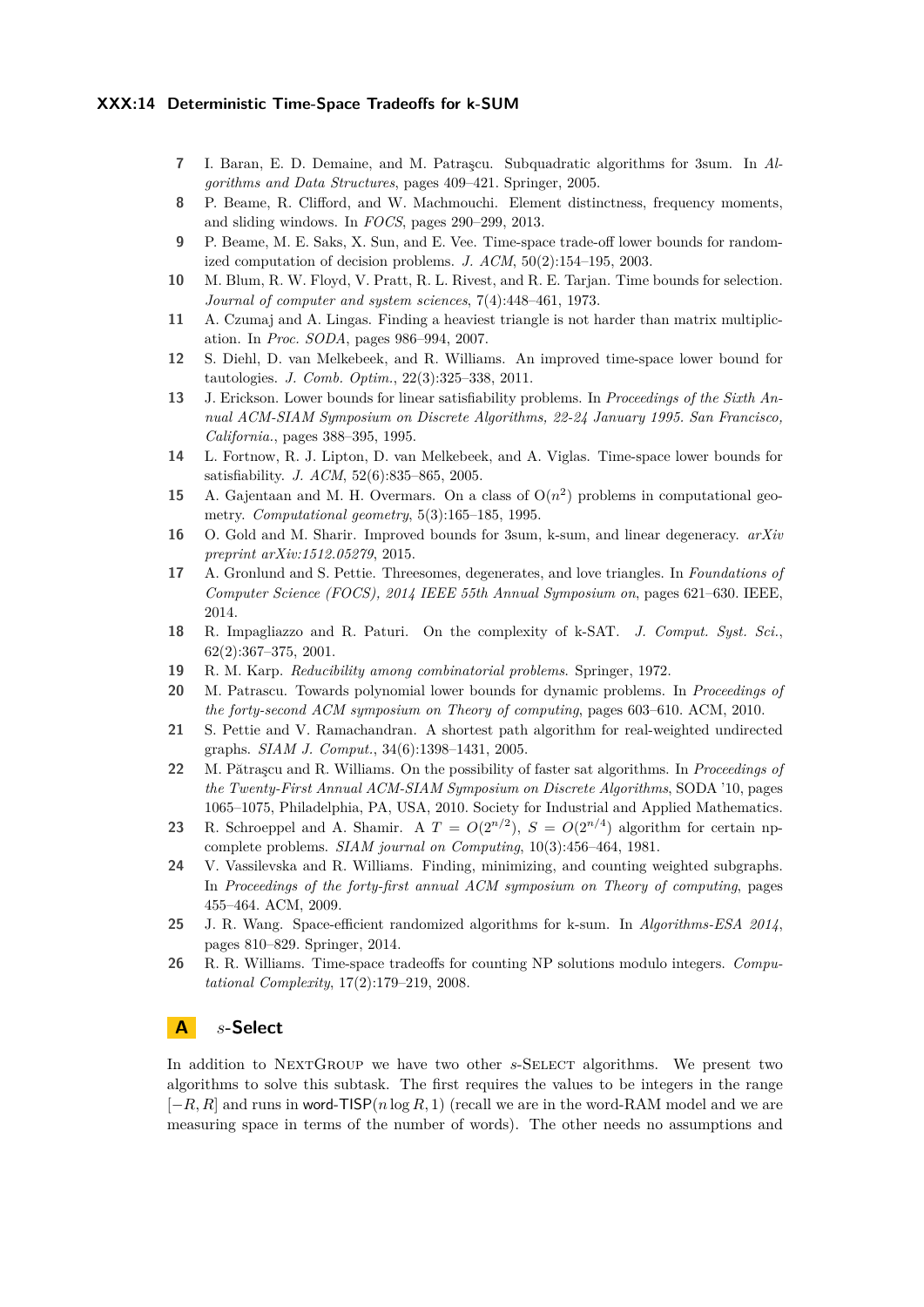returns the answers for *g* choices of *k* in  $TISP(n^2, g)$ . The NEXTGROUPalgorithm discussed in subsection [3.2](#page-6-1) runs in  $TISP(n, s)$ .

## **A.1 Bounded Range** *s***-Select**

This first algorithm runs a binary search over the bounded range to locate the *s th* smallest element.

<span id="page-14-0"></span>Algorithm 2: Bounded Range *s*-SELECT Algorithm

| Set $\ell = -R$ , $r = R$ ;                  |
|----------------------------------------------|
| while $\ell < r$ do                          |
| Set $m = \lfloor \frac{\ell+r}{2} \rfloor$ ; |
| Set $c=0$ ;                                  |
| for $a \in L$ do                             |
| if $m \ge a$ then                            |
| Increment $c$ ;                              |
| if $c > s$ then                              |
| Set $r = m$ ;                                |
| else                                         |
| Set $\ell = m + 1$ ;                         |
| return $\ell$ :                              |

 $\triangleright$  **Theorem [2](#page-14-0)5.** *Algorithm 2 solves s*-SELECT *in* word-TISP( $n \log R, 1$ )*.* 

**Proof.** Algorithm [2](#page-14-0) returns the smallest integer *v* such that there are *s* values less than or equal to *v*. Since all values are integers, by assumption, this is the *s th* smallest value. The algorithm runs for  $O(\log R)$  iterations, but each iteration does a scan of *L* that takes  $O(n)$ time. The algorithm keeps a constant number of values, so it uses  $O(1)$  space.

## **A.2 Batch real** *k***-Select**

When we lose the range and integrality assumptions, we can still gain when we have several *s*-Select instances with the same list *L*. In particular, suppose there are *g* indices we want to know:  $s_1, \ldots, s_g$ , where  $g \leq n$ , we can go through the list in order in  $n^2$  time noting and